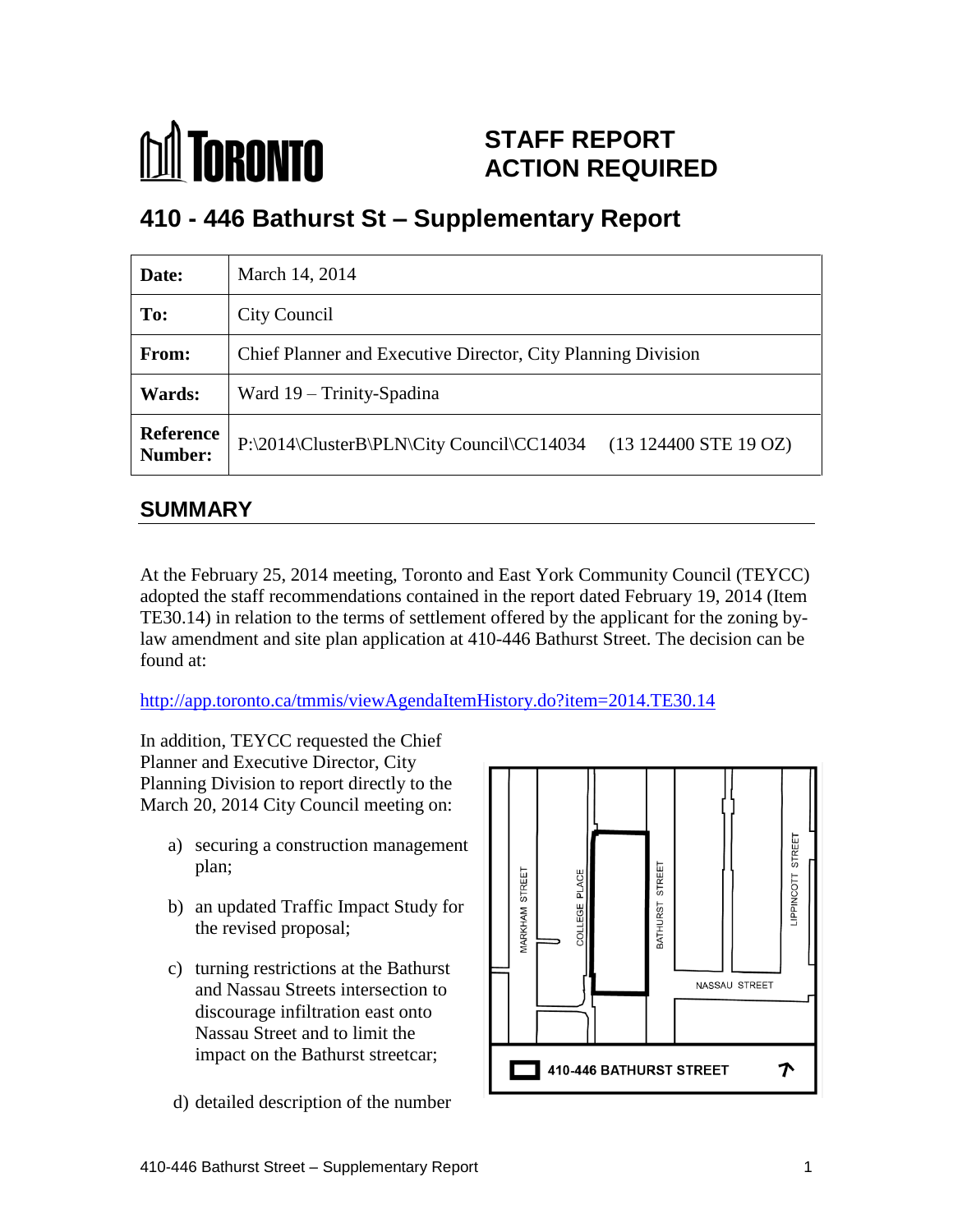and placement of trees; and

e) detailed description of the proposed pedestrian walkway.

This report responds to these requests.

### **RECOMMENDATIONS**

The City Planning Division recommends that the Recommendations of the Toronto and East York Community Council be replaced with the following:

- 1. City Council authorize the City Solicitor, together with City Planning staff and any other appropriate staff, to attend at the OMB in support of the settlement respecting the Zoning By-law Amendment for 410-446 Bathurst Street (13124400 STE 19 OZ) as outlined in Attachment 1 to this report dated March 14, 2014, from the Chief Planner and Executive Director, City Planning Division.
- 2. City Council authorize the City Solicitor and the Chief Planner and Executive Director, City Planning Division to continue to work with the applicant on the final form of the by-law and Site Plan conditions to be presented to the Ontario Municipal Board as part of the settlement at the Ontario Municipal Board.
- 3. City Council authorize the City Solicitor to execute the Minutes of Settlement which reflect the intention of the Terms of Settlement.
- 4. City Council direct the City Solicitor to support the new zoning by-law which implements this settlement before the Ontario Municipal Board and to consent to the removal of the subject property from Interim Control By-law No. 963-2013 at such time as the new Zoning By-law to implement the settlement has been drafted and presented to the Board for adoption.
- 5. City Council instruct the City Solicitor to request the Ontario Municipal Board to withhold its final order until the Notice of Approval Conditions for the Site Plan Application have been finalized and the Minutes of Settlement have been executed.
- 6. City Council request the Director, Community Planning, Toronto and East York District to submit a report to the Toronto and East York Community Council on how to bring forward and implement a commercial floorplate by-law to limit the size of retail spaces on main streets in the Toronto and East York Community Council area.

#### **Financial Impact**

The recommendations in this report have no financial impact.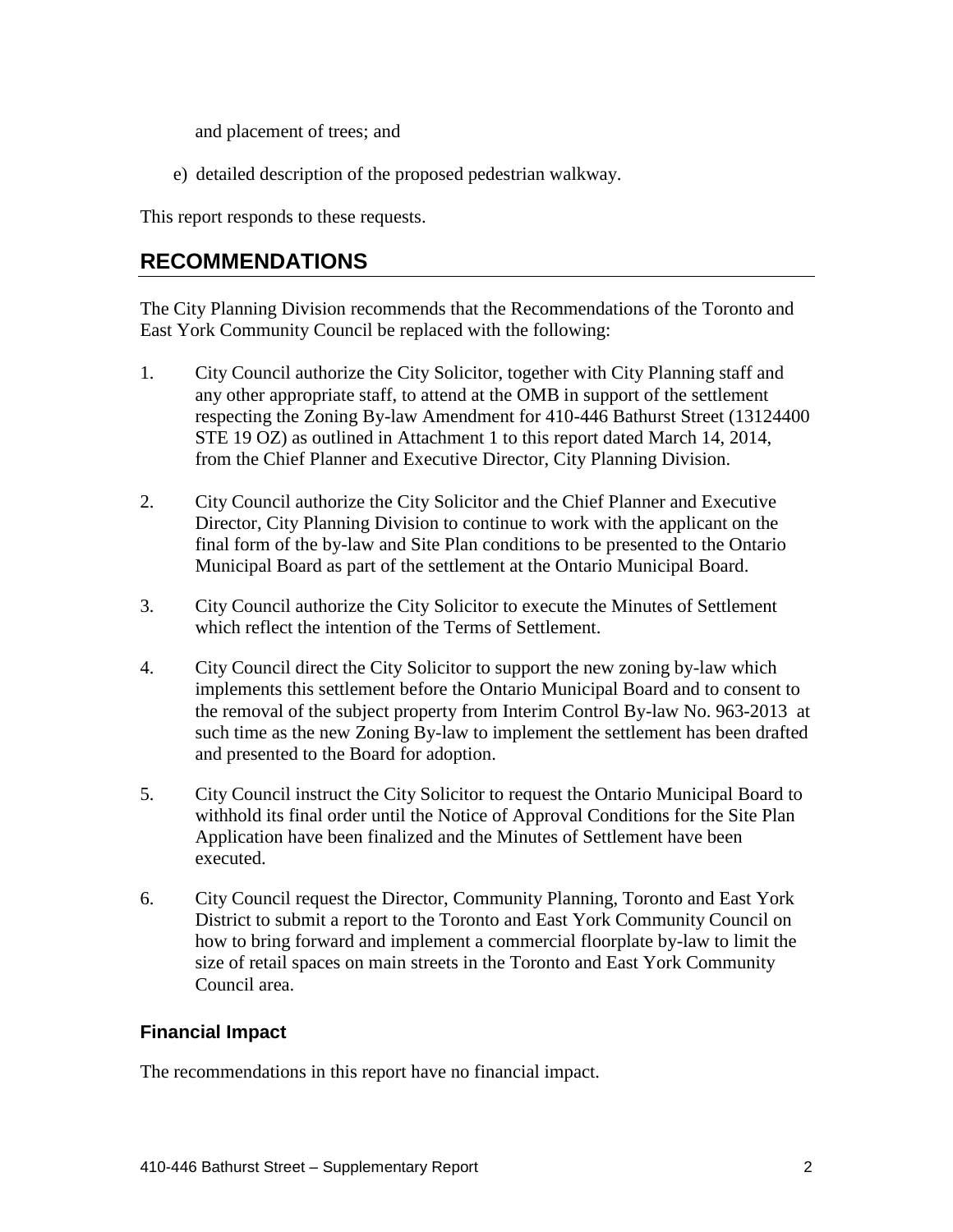## **COMMENTS**

## **Settlement Offer Being Proposed to City Council**

On February 6, 2014 the applicant submitted revised plans as part of a settlement offer. The settlement proposes a new 4-storey commercial building having a maximum total gross floor area of 13,300 square metres comprised of 6,622 square metres of retail and 6,502 square metres of office, and 295 parking spaces in three levels below grade at 410- 446 Bathurst Street.

The ground level would be divided into a minimum of six retail units (current drawings illustrate eight retail units), as well as galleria, service and back of house space and loading space. The retail area on the ground floor is 2,373 square metres (excluding galleria space serving the second level retail unit). The second level could include a single retail use of a maximum GFA of 4,200 square metres excluding mezzanine, galleria, and service space. Access to the second level is located at the north end of the site (near College Street). Commercial office space is proposed on the third and fourth levels.

Sidewalks on Bathurst Street will be widened to 4.8 metres and include the planting of street trees. A walkway will be added to the south edge of the site, opposite Nassau Street connecting Bathurst Street to the rear laneway. Loading and services are to be located on the ground level (at the south end of the proposed development).

At its meeting of February 25, 2014, Toronto and East York Community Council requested the Chief Planner and Executive Director, City Planning Division, in consultation with the Executive Director, Engineering and Construction Services, and the General Manager of Transportation Services, to report directly to the March 20, 2014 meeting of City Council with respect to the property at 410-446 Bathurst Street:

The following responds to those requests:

a) Securing a construction management plan:

The applicant has agreed to provide a construction management plan; this will be secured in the Site Plan Agreement.

b) An updated Traffic Impact Study for the revised proposal:

The applicant submitted an update by BA Group on the proposed changes to the development dated February 26, 2014. The transportation review concludes that the settlement proposal decreases the anticipated trip generation associated with the project (by between 20 and 160 trips per hour, depending on the time period). The proposed parking supply has been reduced from 319 spaces to 295 spaces. BA Group's analysis continues to conclude that there are no adverse traffic impacts from the project.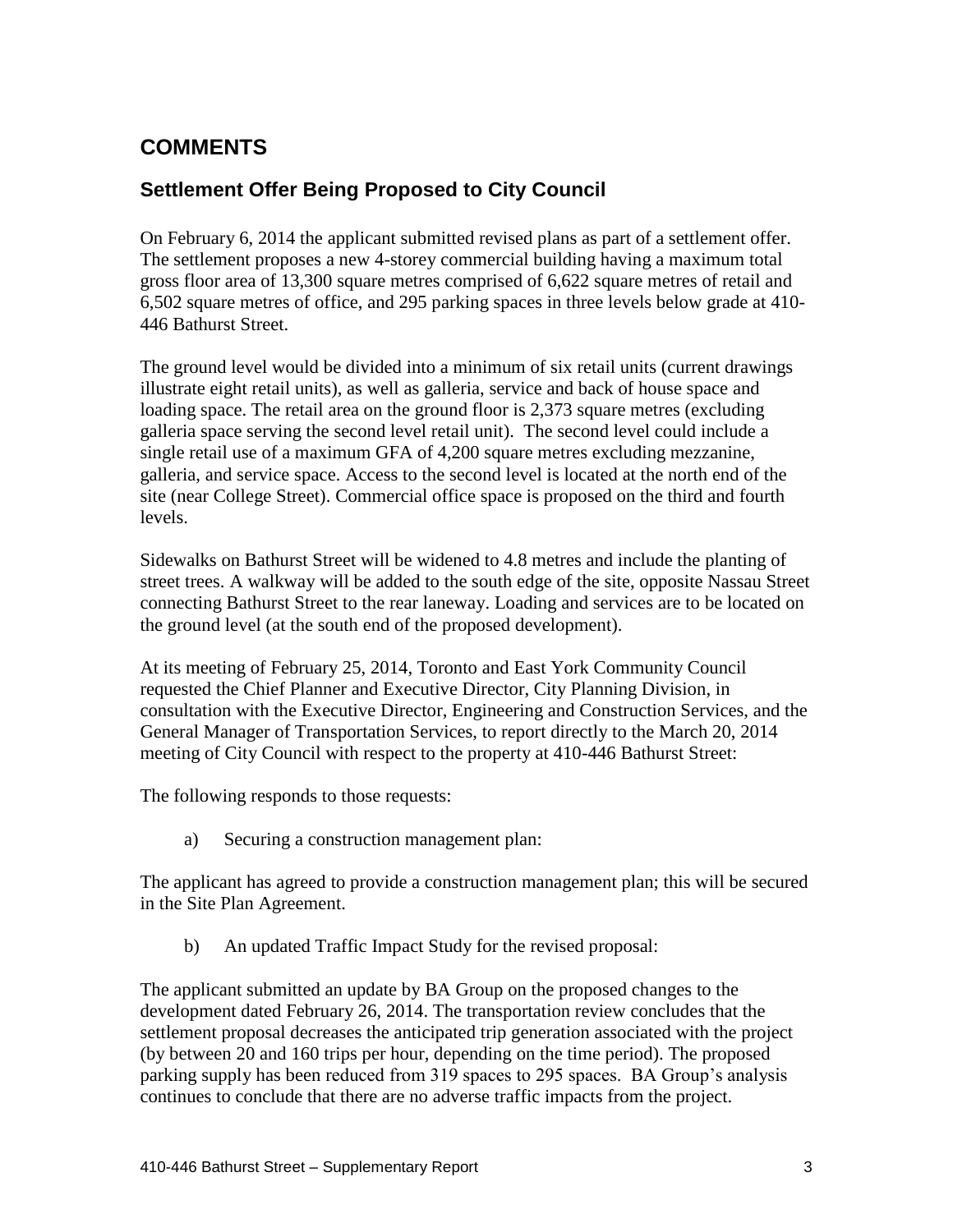Engineering and Construction Services will secure any traffic improvements necessary as part of Site Plan Approval.

c) Turning restrictions at the Bathurst and Nassau streets intersection to discourage infiltration east onto Nassau Street and to limit the impact on the Bathurst streetcar:

The applicant submitted the report 410-446 Bathurst Street Proposed Commercial Development Urban Transportation Considerations Revised Report by BA Group in May 2012. The analysis assumes the continuation of the City's prohibition on eastbound straight-through movements from the site to Nassau Street. This report continues to form part of the current submission and it states: "Nassau Street is a collector road which runs east-west between Bathurst Street and Spadina Avenue. The proposed site entrance will form the west leg of the Nassau Street/ Bathurst Street intersection. No eastbound through movements are permitted at the intersection of Nassau Street / Bathurst Street under existing conditions and it is not planned to change this prohibition as part of the development".

TTC is reviewing the revised proposal and any turn restrictions or other measures will be secured through Site Plan Approval.

d) Detailed description of the number and placement of trees:

The applicant's resubmission incorporates a 4.8 metre wide Bathurst Street sidewalk including 9 trees along the Bathurst frontage. The Terms of Settlement require a minimum of 9 trees. The sidewalk and street tree details will be secured in the Site Plan Agreement. The tree planting details, to the satisfaction of Urban Forestry staff, will be secured through Site Plan Approval.

e) A detailed description of the proposed pedestrian walkway:

The owner agrees to establish and maintain an east-west 2.0 metre wide passageway (narrowing to 1.5 metres at east and west entrances) at grade beneath the building beside the garage entry and loading area, located at the south edge of the site, opposite Nassau Street. A safety fence and bollards are shown on the resubmitted site pan drawings to ensure a separation and safe zone between the vehicular movements in the driveway and loading area, and the pedestrian movements within the passageway. The passageway can be used by both pedestrians and cyclists as an east-west shortcut from Bathurst Street to the laneway.

The passageway will be accessed from Bathurst Street and from the rear laneway and, due to the absence of doors, will be publically accessible 24 hours per day. The walkway will be subject to an easement for the life of the building in favour of the City and shall be kept free and clear of debris and obstructions, be maintained in a good state of repair and be cleared of snow and ice by the owner. The owner agrees to provide pedestrian– scale lighting and a physical barrier between the connection and adjacent loading and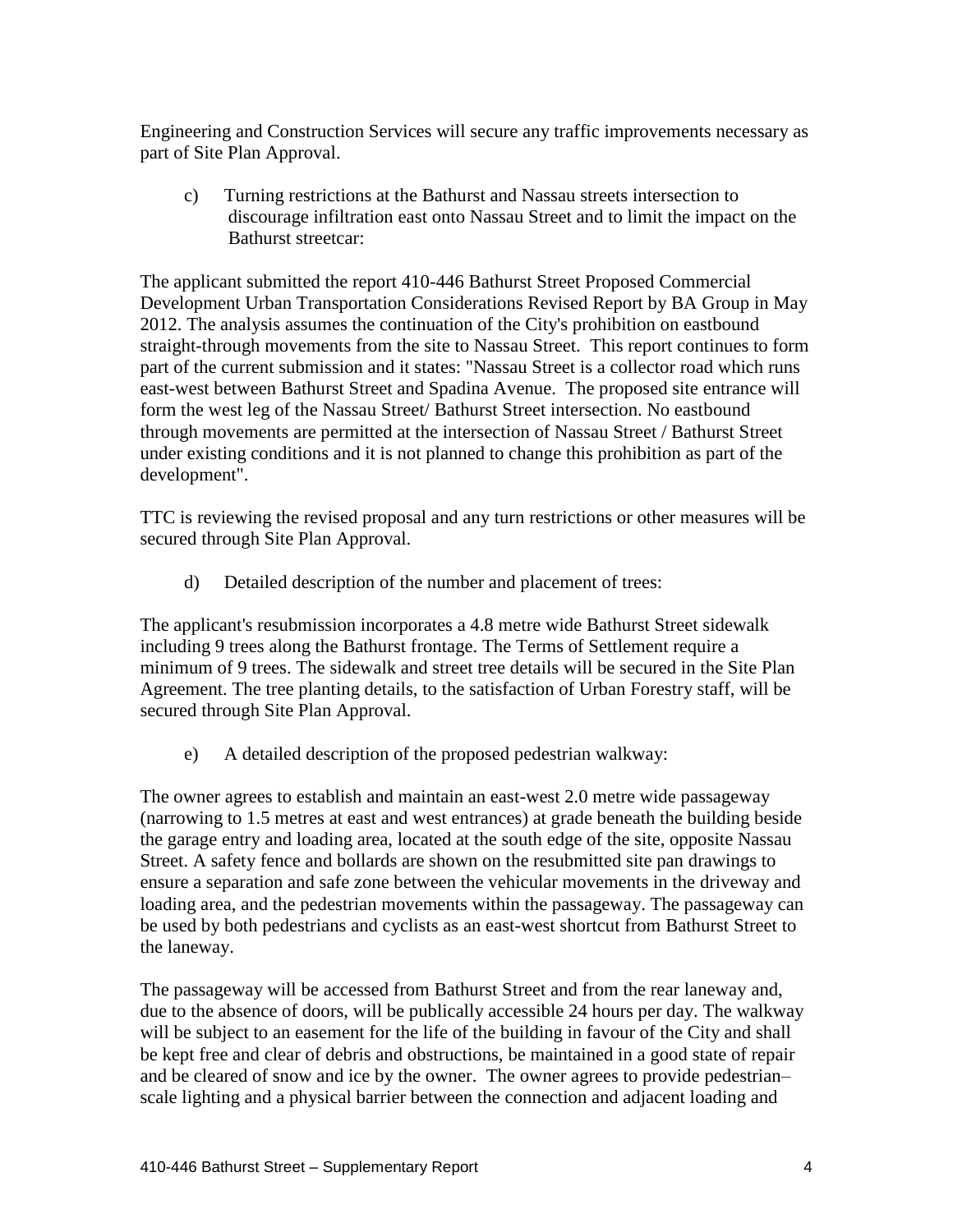vehicle circulation to the satisfaction of the Chief Planner and Executive Director, City Planning.

### **Community Response to Settlement Offer**

Submissions were made by residents of Markham Street and Kensington Market, and Friends of Kensington Market in response to the settlement offer. Respondents are supportive of the changes offered as compared to the original submission and continue to raise a number of issues. Comments included:

a) Support for the applicant agreeing that the project will proceed without Wal-Mart as a tenant in the building:

The settlement offer states that the owner agrees the project will proceed without Wal-Mart as a tenant.

b) Support for the addition of office use, making the project a true mixed-use building:

The settlement offer is a mixed use building with two storeys of office use and two storeys of retail use.

c) Support for the reduction in retail floor area:

The settlement offer reduces the retail floor area from 12,000 square metres to 6,400 square metres and the largest retail unit is reduced from 8,800 square metres to 4,200 square metres.

d) Support for the 4.8 metre wide sidewalk and planting of street trees:

The settlement offer includes a 4.8 metre wide sidewalk and a 2.1 metre pedestrian clearway and a minimum of 9 street trees on Bathurst Street.

e) Support for the 45 degree angular plane at the rear of the building:

In the settlement offer all storeys except the ground floor are stepped back at the rear of the building to observe a 45 degree angular plane that starts 7.5 metres from the residential lot across the laneway and at a height of 10 metres.

f) A request that no major food retailers be permitted to be established:

This is not addressed by the settlement offer. The as-of-right zoning permissions do not prohibit food retail or food retailers. A single store, including a grocery store, of nearly 4,200 square metres is permitted as-of-right. A retail study commissioned by the City concluded that a proposed redevelopment at 410-446 Bathurst Street that would add more than 1,800 m2 of total retail, including the possibility of a single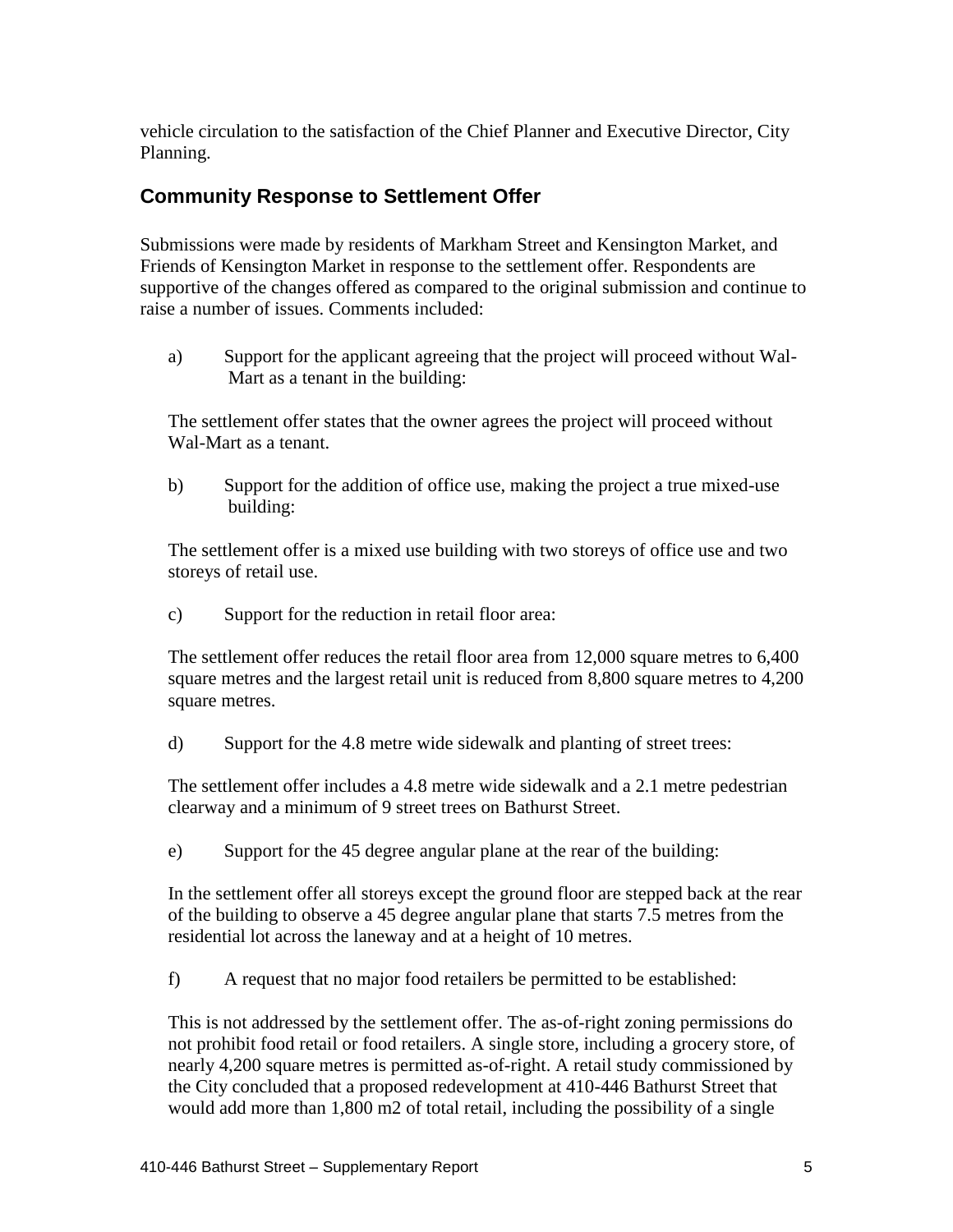grocery store greater than 3,500 square metres, could be supported in the market by 2021.

g) The height of the building which exceeds the current zoning for the property:

The height proposed in the settlement offer is similar to the recommendations from the consultant's Final Report on the Bathurst Built Form and Land Use Study, which recommends a height of 20 metres including mechanical whereas the settlement offer proposes a height of 20 metres plus 2 metres for mechanical in limited areas.

h) Laneway usage, including the 'nosing' of trucks into the laneway in order to access delivery docks at ground level:

The previous and current proposals do not allow for vehicles to enter the site from the laneway, and this matter will be secured in the site plan conditions. There will be some encroachments into the laneway by delivery trucks accessing the loading docks from Bathurst. According to the revised BA Group transportation review, a reconfiguration in the settlement offer of the proposed loading dock results in the higher-volume docks (serving the potential grocery use / second floor retail tenant) being moved east away from the laneway and the number of trucks that nose into the laneway has been reduced from the original proposal (as documented in the loading review submitted by BA dated February 26, 2014).

i) Waste disposal (bins, dumpsters) located inside the car/truck entranceway (i.e. not in the laneway):

This is addressed by the settlement offer. The applicant agrees that all garbage handling will take place within the building, with collection occurring within the loading area.

Additional information was requested on the following items:

a) Light Pollution:

The west facing walls for the lower two retail floors will not have windows. The west facing walls for the upper two office floors will utilize tinted glass, to minimize lighting impacts for residents to the west. Steps will be taken by the applicant to establish the appropriate specifications for the tinted glass, so that these specifications can be incorporated into and secured by the site plan conditions.

b) Living "Green Walls":

The settlement terms require 50% of the rear wall of the lower two retail floors to be covered by a living green wall in order to prevent people who walk by from damaging the wall at the ground floor. The top two storeys will utilize tinted glass and are not appropriate for a living wall. The living wall will be irrigated, and the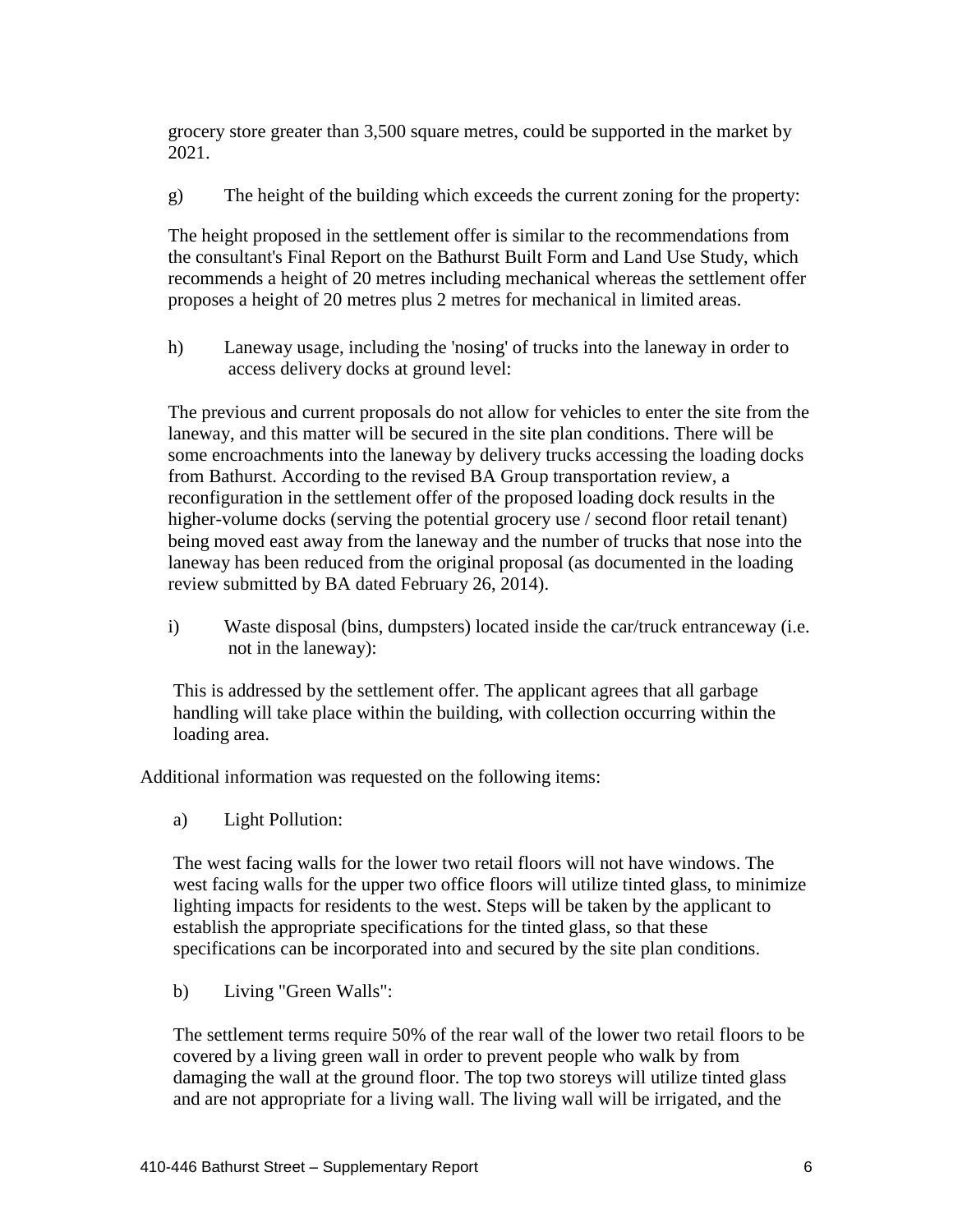Site Plan Agreement will secure and require its ongoing maintenance, in the same manner as the rest of the landscaping requirements.

c) Pedestrian Walkway:

The passageway is described under Comments, item e.

d) Noise Pollution:

The truck loading is internalized, and a sound attenuation ceiling will be installed within the truck court. The rooftop mechanical equipment will be screened, incorporating sound attenuation material and unit silencers as required to meet Ministry of Environment standards.

e) Construction:

Condition of site plan approval will require the City to approve a construction management plan. According to the applicant, Riotrin (Riocan) has also committed to regular communications with the Markham Street residents during the construction phase.

#### **CONTACT**

Liora Freedman, Planner Tel. No. (416) 338-5747 Fax No. (416) 392- 1330 E-mail: lfreedm@toronto.ca

### **SIGNATURE**

Jennifer Keesmaat, MES, MCIP, RPP Chief Planner and Executive Director City Planning Division

\_\_\_\_\_\_\_\_\_\_\_\_\_\_\_\_\_\_\_\_\_\_\_\_\_\_\_\_\_\_\_

### **ATTACHMENTS**

Attachment 1: Draft Terms of Settlement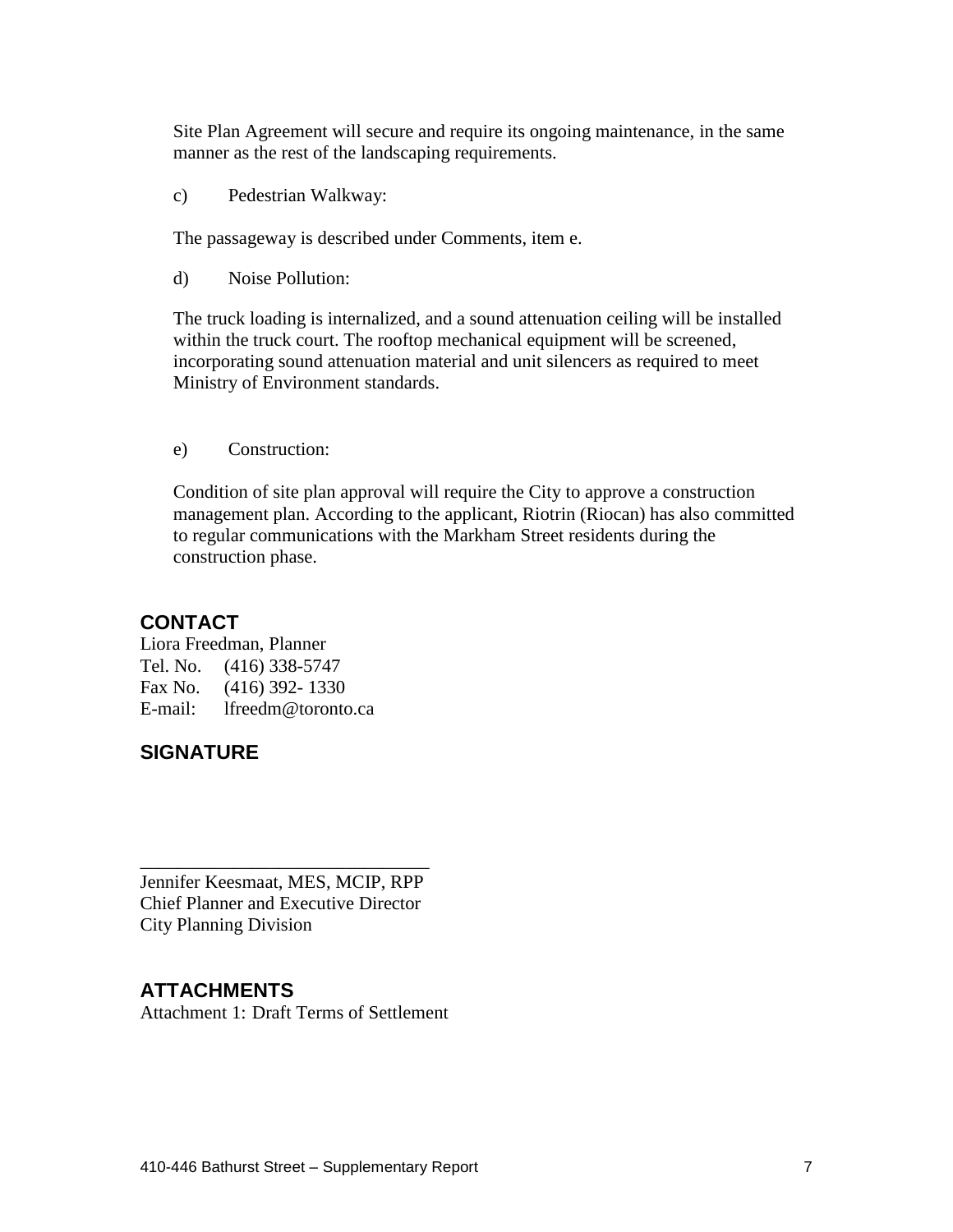#### **Attachment 1: Draft Terms of Settlement**

The following forms the basis of the Terms of Settlement for the application at 410- 446 Bathurst Street:

- 1. The owner agrees to a maximum Gross Floor Area of 13,300 square metres on the site, exclusive of second floor mezzanine space.
- 2. The owner agrees that the proposed retail unit on the second floor will not exceed 4,200 square metres, exclusive of mezzanine, galleria and service space. Second floor mezzanine space will not be used for retail sales, and no more than 100 square metres of the first floor galleria space will be used for retail sales in connection with the second floor retail.
- 3. The owner agrees to locate a minimum of six (6) individual retail units on the ground floor, each with respective independent pedestrian entry from Bathurst Street and each entry will be open during business hours, and such retail units will not be associated with the retail use on the second floor.
- 4. The owner agrees to a maximum retail gross floor area of 2,400 square metres on the ground floor.
- 5. The owner agrees that the two largest retail units on the ground floor shall not exceed 1,600 square metres in total and that the largest of the two units shall not exceed 1,200 square metres. In addition, any retail unit on the ground floor that is 600 square metres or larger will provide more than one pedestrian entrance to Bathurst Street and all pedestrian entrances will be open during business hours.
- 6. The owner agrees that no retail uses will be established on the third and fourth storeys.
- 7. The owner agrees that the project will proceed without Wal-Mart as a tenant in the building.
- 8. The owner agrees to a maximum building height of 20 metres plus 2.0 metres for roof top mechanical equipment. The rooftop mechanical equipment will comply with the 45 degree angular plane on the fourth storey and will not exceed 30% of the roof area on the fourth floor.
- 9. The owner agrees to design the Bathurst Street streetscape to provide a sidewalk that is a minimum of 4.8 metres wide as measured from curb to building face and the planting of street trees on Bathurst Street that maintains a continuous minimum 2.1 metre wide pedestrian zone to the satisfaction of the Chief Planner and Executive Director, City Planning. The owner further agrees to register a surface easement in favour of the City on the portion of the 2.1 metre wide pedestrian zone on private property and that the easement lands will be kept clear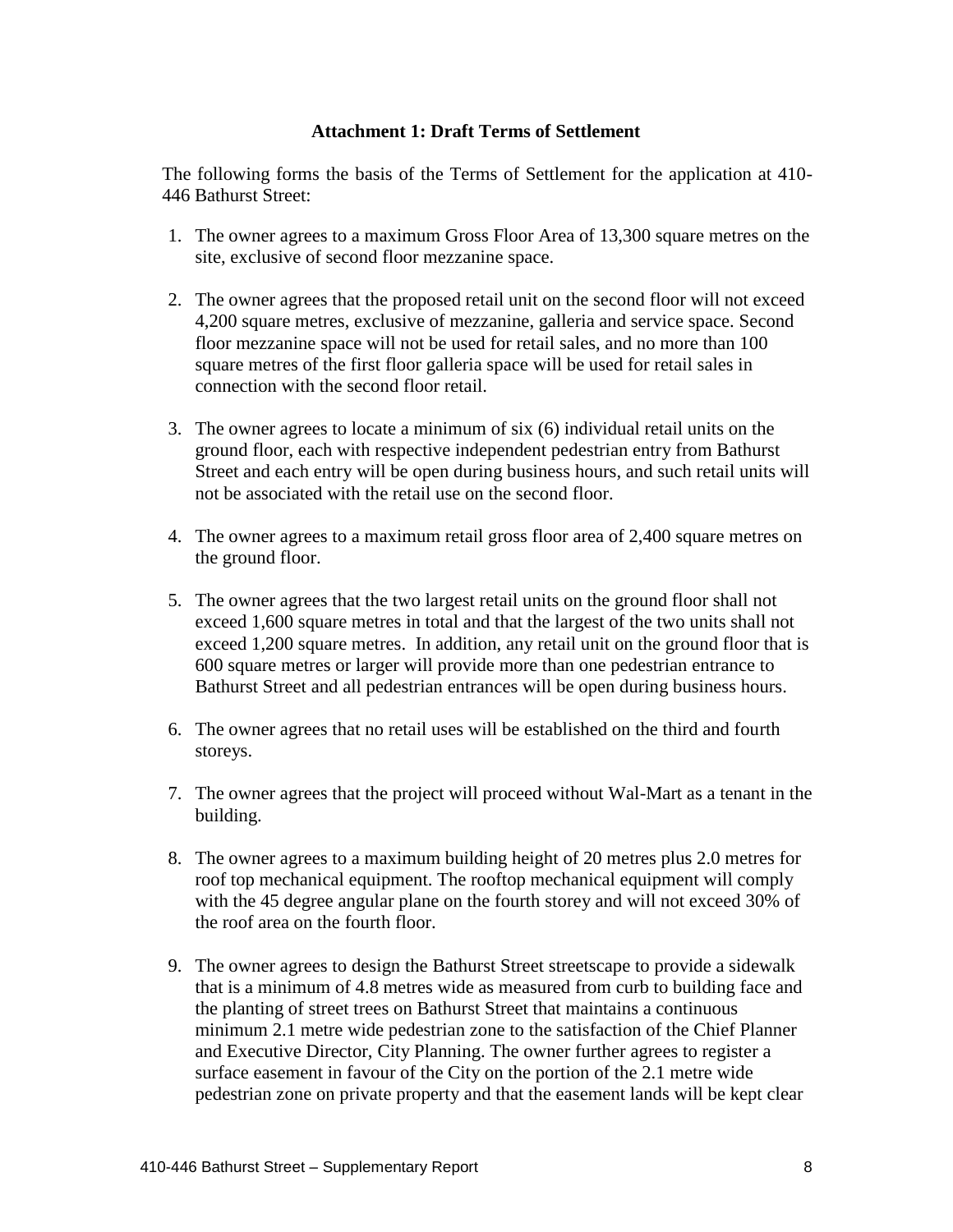of obstructions including patios, retail merchandise and signage. The owner agrees to secure a tree planting condition on Bathurst Street that will result in a healthy, mature tree canopy, including financial responsibility for all costs associated with tree planting, including the excavation, improvement, removal and /or relocation of any above or below-grade utility. The owner further agrees to plant a minimum of 9 trees on Bathurst Street.

- 10. The owner agrees to the front and rear streetwall heights, step backs, setbacks, articulation of the vertical massing, and angular plane conditions generally shown on Schedule A to t-he Draft Terms of Settlement:
	- a) At the front of the building, the fourth storey will step back from the front property line in order to observe a 45 degree angular plane that starts at a height of 16 metres.
	- b) At the rear of the building, the ground floor will be set back 5.5 metres from the rear lot line of the lots in the adjacent R district, but the second floor will be set back 7.5 metres from the R district rear lot line. The second, third and fourth floors will be stepped back at the rear of the building to observe a 45 degree angular plane that starts 7.5 metres from the R district rear lot line and at a height of 10.0 metres.
- 11. The owner agrees to prepare all documents and convey to the City, for nominal consideration, an irregular strip of land, to the full extent of the site abutting the public lane, such strip of land measuring 0.30 metres in width at the south limit of the site, widening g to 2.03 meters at the north limit of the site. These lands are to be conveyed for lane widening purposes, to the Satisfaction of the Executive Director, Engineering and Construction Services and the City Solicitor.
- 12. The owner agrees to comply with the office and retail parking space requirements of Zoning By-law No. 438-86, or alternately, to provide documentation which supports the increased parking supply as proposed in the submitted plans. The number of parking spaces will not exceed 302. In any event, the owner agrees to provide bicycle parking in accordance with Tier 1 performance measures of the Toronto Green Standard, as adopted by Toronto City Council at its meeting of October 26 and 27, 2009.
- 13. The owner agrees to assume financial responsibility for costs associated with recommendations from the Engineering and Construction Services, City of Toronto and Toronto Transit Commission, including but not limited to replacement of the existing eastbound through-left-turn prohibition at the Bathurst/Nassau; changes to the Bathurst/Nassau traffic signal; cost of vehicle detector loop on the driveway forming the west leg of the Bathurst/Nassau intersection; adjustment to the algorithms for the exiting transit signal priority of Bathurst Street to the Satisfaction of the Director, Engineering and Construction Services.;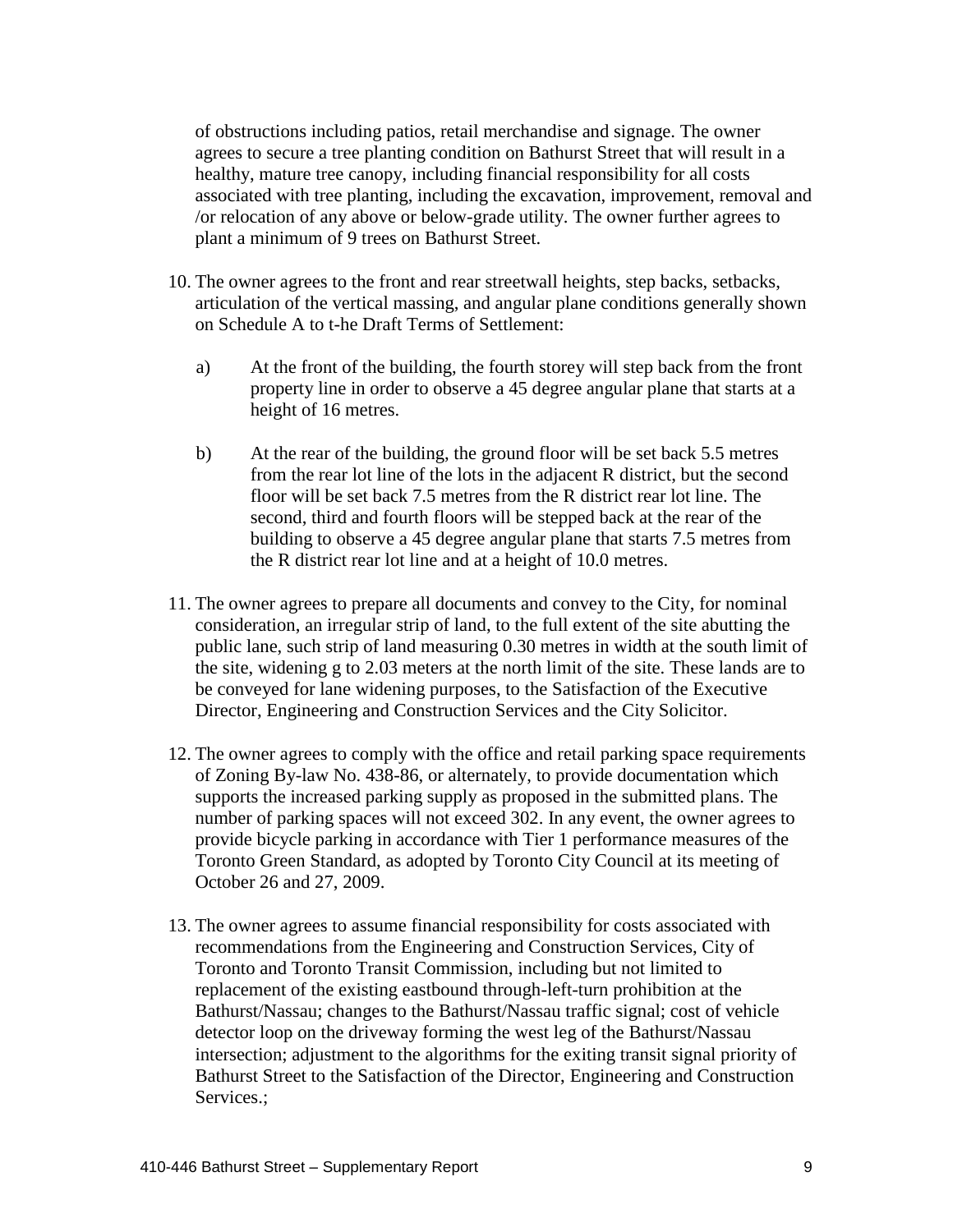- 14. The owner agrees to assume financial responsibility for costs associated with the removal of on-street parking or left turn restrictions if required by the city or TTC to the Satisfaction of the Director, Engineering and Construction Services.
- 15. The owner agrees to establish and maintain a living wall, to cover a minimum of 50% of the first two floors of the west façade facing the laneway to the satisfaction of the Chief Planner and Executive Director, City Planning as part of the Site Plan Approval.
- 16. The owner agrees to articulate the east façade and secure materials for the building to the satisfaction of the Chief Planner and Executive Director, City Planning, as part of the Site Plan Approval.
- 17. The owner agrees to establish and maintain a retractable gate to the loading area at the rear façade and to restrict the operation of the gate to between the hours of 7 a.m. and 4 p.m.
- 18. The owner agrees to establish and maintain an east-west 2.0 metre wide passageway (narrowing to 1.5 metres at east and west entrances), located at-grade underneath the building at the south edge of the site, opposite Nassau Street. The passageway will be accessed from Bathurst Street and from the rear laneway and be publically accessible 24 hours per day. The passage way will be subject to an easement for the life of the building in favour of the City and shall be kept free and clear of debris and obstructions, be maintained in a good state of repair and be cleared of snow and ice by the owner. The owner agrees to provide pedestrian– scale lighting and a physical barrier between the passageway and adjacent loading and vehicle circulation to the satisfaction of the Chief Planner and Executive Director, City Planning.
- 19. The owner agrees to screen and to provide an acoustical barrier to any mechanical equipment to the satisfaction of the Chief Planner and Executive Director, City Planning.
- 20. The owner shall construct and maintain the development in accordance with Tier 1 performance measures of the Toronto Green Standard, as adopted by Toronto City Council at its meeting of October 26 and 27, 2009.
- 21. The owner agrees to submit a signing/pavement marking plan for the parking garage that clarifies the intended operation of the parking garage and that will mitigate any conflicts between inbound and outbound traffic to make sure vehicles entering/exiting the garage do not encroach into traffic or onto the pedestrian clearway to the satisfaction of the Director, Engineering and Construction Services.
- 22. All signage will be subject to the City's sign by-law.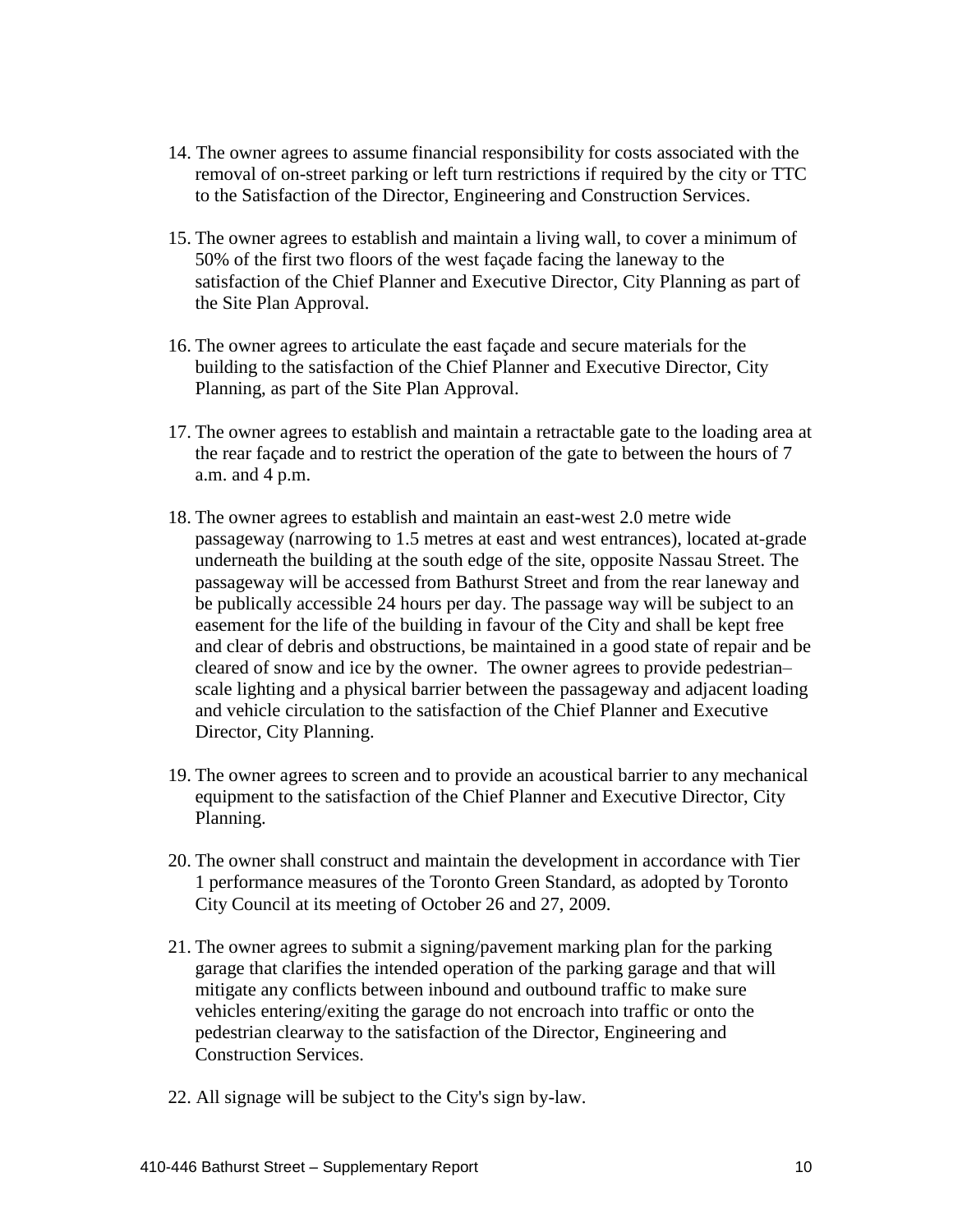- 23. The parties agree to request the OMB to withhold its final order until the Notice of Approval Conditions for the Site Plan Agreement have been finalized.
- 24. The owner agrees to provide to the City all necessary background material (including but not limited to: Architectural Plans and Drawings, Landscape Plans, Lighting Plan, Toronto Green Standards Checklist, Shadow Study, Addendum to Planning Assessment and Rationale Report, Revised Stormwater Management Report, Revised Servicing Report and Updated Urban Transportation Considerations Report) for the purpose of the City preparing the By-law and Notice of Approval Conditions for the Site Plan to be approved by the OMB regarding 410-446 Bathurst Street.